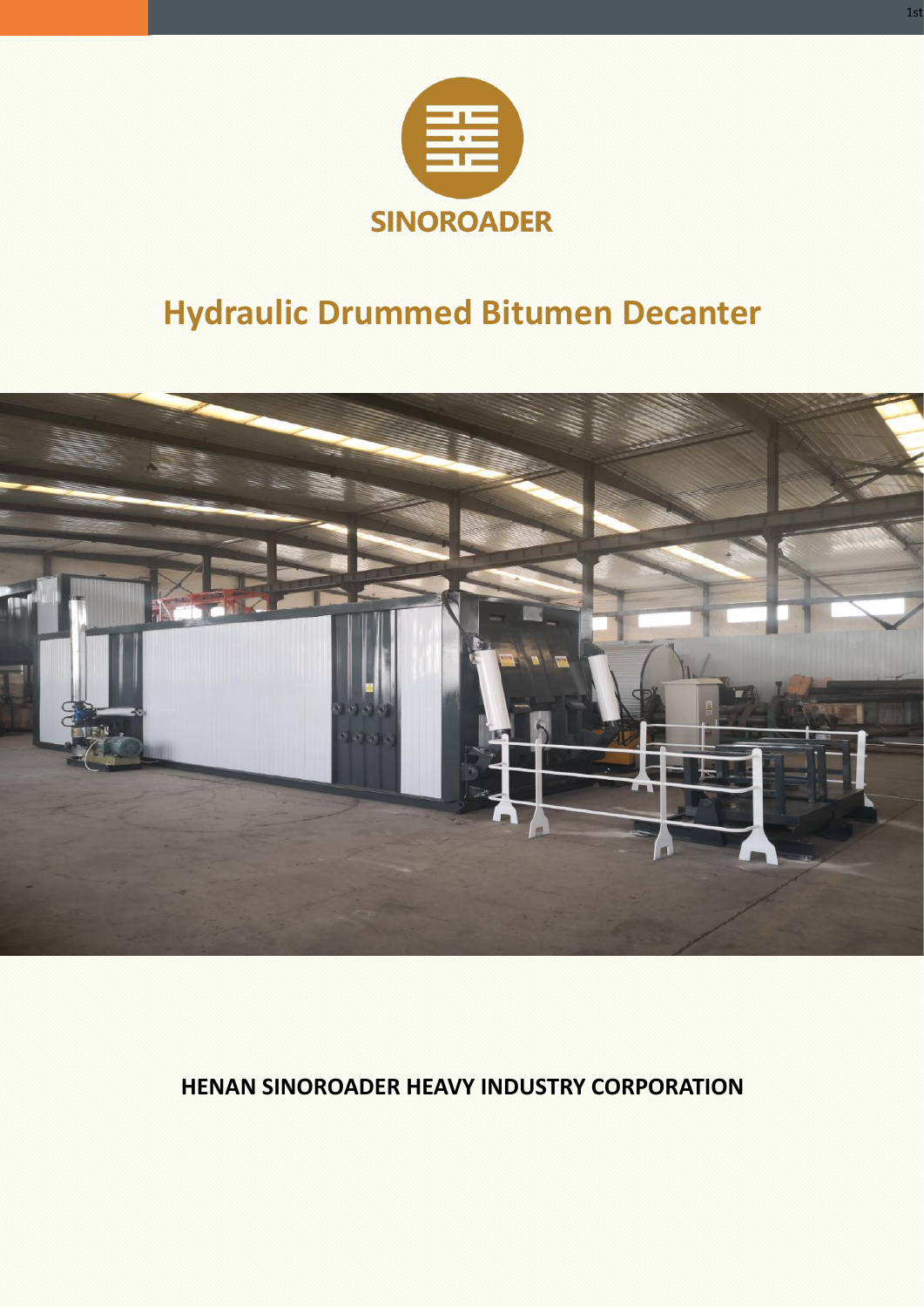

# **1. R&D and classification of equipment**

Our company has been working in the asphalt industry for many years and has formed industrial chain equipment for the asphalt industry, including asphalt mixing equipment, asphalt transportation equipment, bitumnen decanter, asphalt spreader trucks, slurry seal trucks and synchronous gravel seal trucks. Provide you and your customers with a comprehensive one-stop solution.



During transportation bitumen is offen packed in three forms: bag, drum and bulk. Bitumen is solid at homoeothermy, so drummed and bagged bitumen need to be decanted before used in asphalt mixing plant, emulsfied bitumen plant or other related sites. In the past, people often used open flames to burn barrels of bitumen. This method is not environmentally friendly in a few steps, and the bitumen will release a lot of harmful gases when heated, causing great damage to the operator's body. So now people use an machine called bitumen decanter to melt bitumen. At present, we have bitumen equipment that can be used for bag bitumen melting and drummed bitumen melting.

Bitumen decanter is our company's key R&D equipment. After continuous trial and error and improvement, we are now introducing two types of bitumen decanter to customers, one is the direct-heating form of bitumen melting machine, and the equipment is burned through the burner. Diesel or natural gas provides heat for melting and melting of the bitumen; one is to heat and melt the bitumen by heat radiation from the thermal oil in the thermal oil furnace.

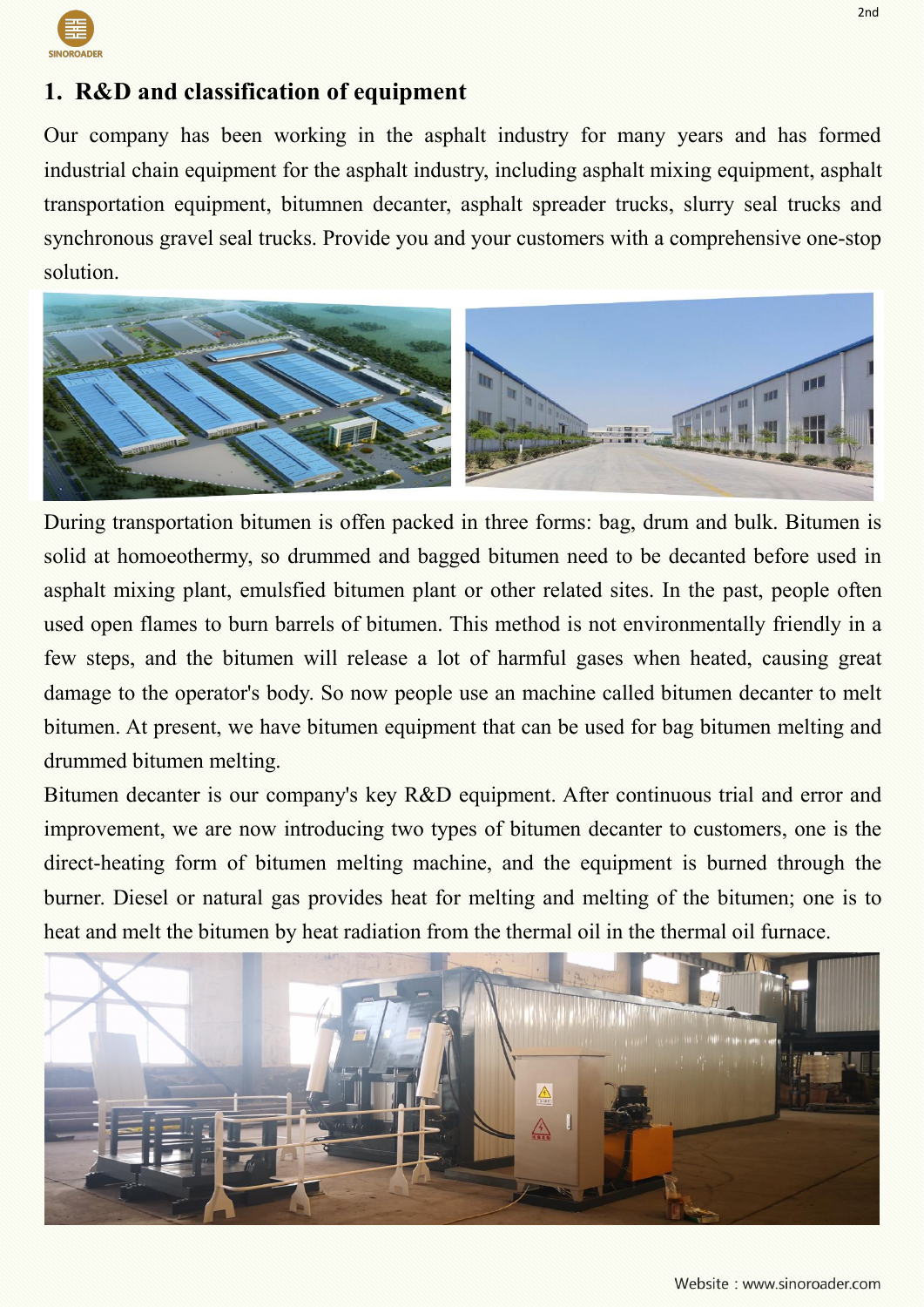## **2. Bitumen Decanter Components and working process**

The bitumen decanter mainly consists of bitumen (1)barral hydraulic tumbling device, (2)barrel

melting up-room, (3) bitumen storage bottom-room,(4) themal oil coil heating system (5) bitumen output pipeline with bitumen pump (6) control system.

The barrel is transport to the platform by the forklift, and receiving arms turn over the bitumen barral into the melting room by hydraulic control.

The bitumen decanter body is divided into two parts, the upper part is a heating chamber and the lower part is a bitumen storage tank. The body is covered with 100mm insulation rockwool.

After the barrels enters the cylinder, the barrels is heated by the thermal oil coils. After the bitumen is softened by heating, it step into the bitumen heating chamber and continues to heat the bitumen.



And the bitumen will fall the bottom-rooms for heating .the bitumen can be heated by the heat-exchange hot coils or hot air heated by burner.

After the molten bitumen reaches the pumping temperature (120℃), the bitumen pump automatically starts to pump the bitumen to the asphalt tank or asphalt carrier for final usage. As professional bitumen application supplier , we can provide you with professional technical support and selection scheme for asphalt tank and asphalt transportation truck or carriers.

#### **3. Function introduction of each component of the equipment**

#### **3.1 hydraulic barral tumbling system**

This system consists of a platform, a barrel arm and a hydraulic power units. Use a forklift to place the over-opened oil barrel on the platform. The barrel arm is hydraulically driven to descend the mechanical collision platform, the platform is turned over, and the oil barrel falls onto the barrel arm. The hydraulically driven barrel arm pushes the bucket up to the machine body.The hydraulic pumping station uses a motor-driven hydraulic pump to provide power to the equipment.

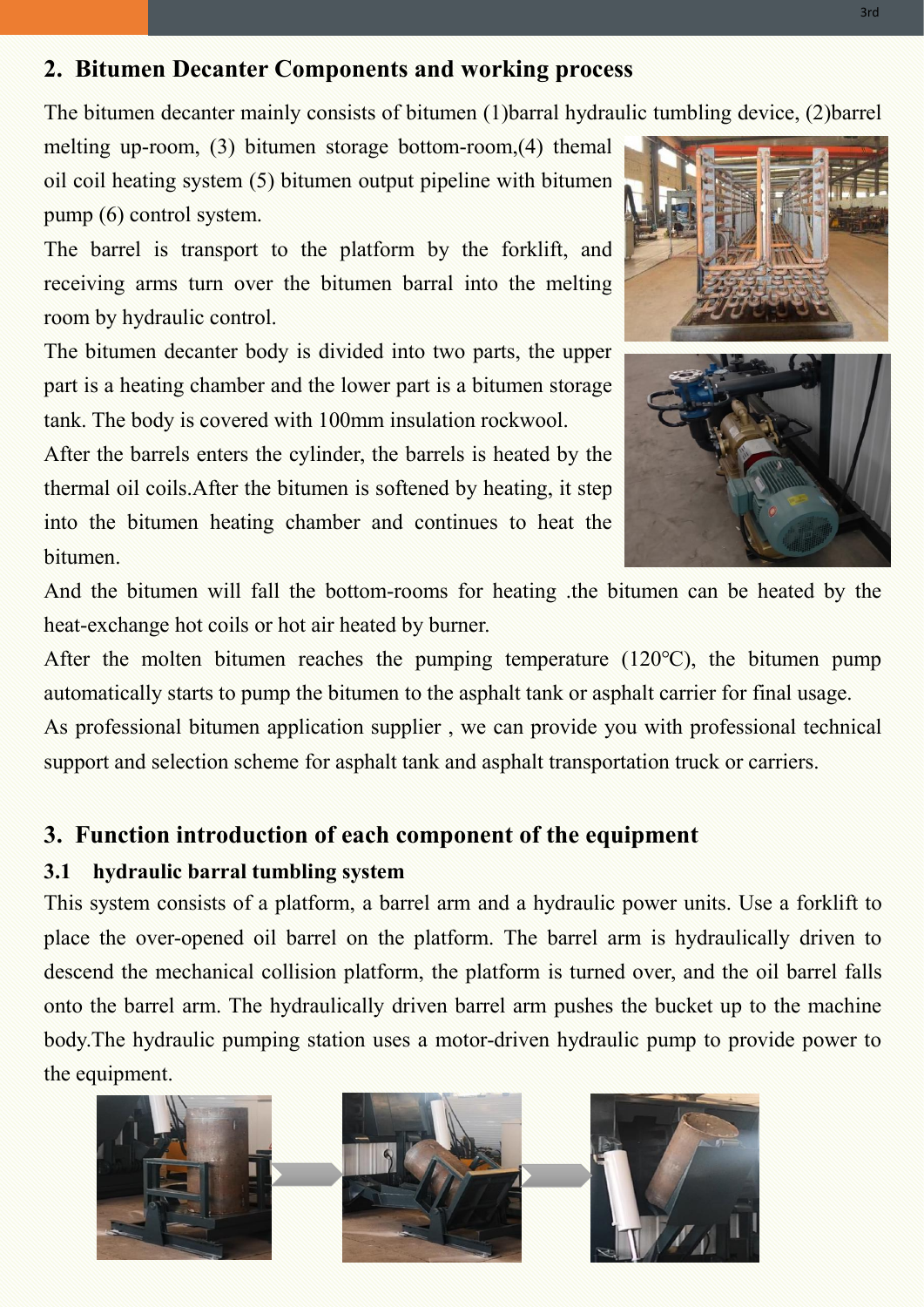

#### **3.2 barrel-melting body**

In order to ensure the heat-dissipation efficiency and prevent heat loss,the device is completely insulated with 100 mm rockwool.

The inside of the equipment is divided into upper and lower rooms. The upper room is for heating the bitumen barrel. The upper chamber temperature is kept at about 70 degrees. The bitumen in the barrel is softened by heat and flows out to the lower chamber of

the equipment. The melted bitumen continues to be heated in the lower chamber to pumping temperature (120℃).

#### **3.3 bitumen heating system**

In the hot oil heating bitumen decanter ,all the heating of the bitumen is done by thermal oil; the equipment with the burner, the heating of the bitumen barrel is completed by the thermal oil, and the heating of the melted bitumen is through the hot steam generated by the burner.

#### **3.4 Pump set and asphalt piping system**

The asphalt pump set adopts a screw pump, and cooperates with the heat preservation three-way valve to complete the pumping and internal circulation functions. In the asphalt pipeline system, a filtering device is provided to automatically remove the barreled asphalt slag. The burner heating device is equipped with a heat-conducting oil pump to accelerate the heat-conducting oil circulation and accelerate the heat exchange rate between the heat-conducting oil on the upper part of the equipment and the asphalt drum.

#### **3.5 electrical control system.**

The electrical operating system adopts manual and automatic methods. You can switch freely according to your needs

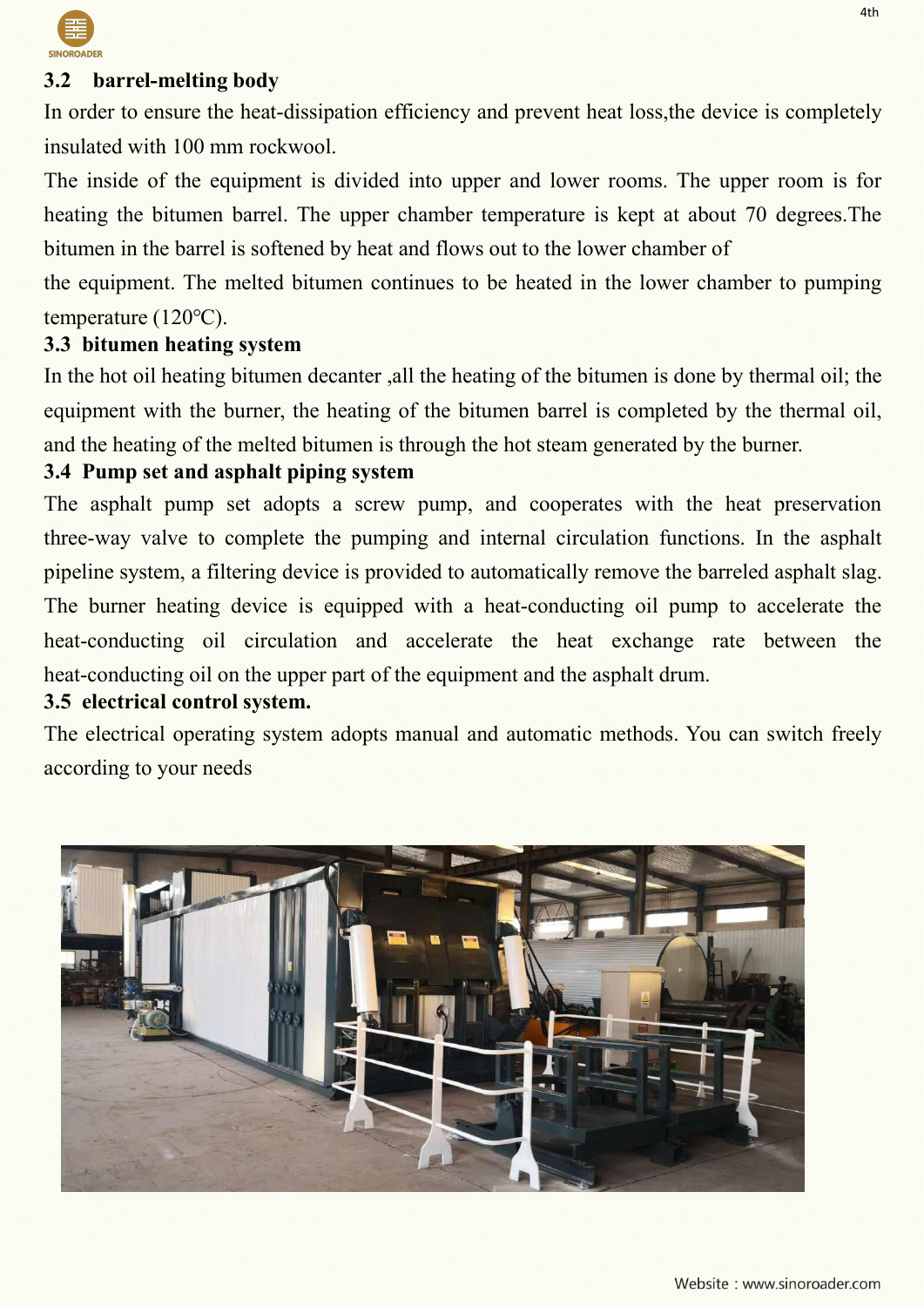### **4. The advantages of our equipment**

- $\triangleright$  Turn the barrel and the barrel into one time, and the single turning-barrel time is less than 20s.
- $\triangleright$  The machine automatically reverses the oil barrel instead of manually turning the oil barrel which greatly reduces the labor intensity of the workers.
- $\triangleright$  The direct heating equipment adopts an integrated design integrates the thermal oil furnace and the bitumen decanter, which saves the transportation cost and the occupied space of the thermal oil furnace, reduces the trouble of installing the thermal oil furnace, and is more directly due to the built-in heat transfer of the furnace. The reuse of high-temperature exhaust gas greatly reduces heat loss and improves heat utilization.
- $\triangleright$  The bitumen pump set has an internal circulation function to optimize the heat transfer coefficient and increase the bitumen melting speed.
- $\triangleright$  The electrical operating system uses manual and automatic two ways.
- $\triangleright$  Hydraulic cylinder speed can be adjusted according to actual needs.
- $\triangleright$  Automatic slag removal: The equipment has automatic slag removal function. The asphalt pipeline system is provided with a filtering device, which can automatically remove the slag of the barreled asphalt through the filtration of the filter.
- Good environmental protection: closed structure, no pollution.
- $\triangleright$  Adaptability: It can be customized according to various sizes of asphalt drums.
- $\triangleright$  Convenient relocation: The whole machine is assembled with large parts, which is convenient for relocation and quick assembly.

## **5. How to Choose bitumen decanter**

If you have a thermal oil furnace on site, you can choose model BD-40E; if you do not have an thermal oil furnace, we recommend that you choose self-heating model BD-36D,so you will save cosf of heat-conducting oil furnace.

## **6.** Specific parameters of bitumen decanter

| <b>Model</b>                          | $BD-40E$        | $BD-36D$        |
|---------------------------------------|-----------------|-----------------|
| Productivity $(t/h)$                  | $ 8-10 $        | 6-8             |
| Capacity of Melting Pool $(m^3)$  17  |                 |                 |
| Qty of Barrels Accommodated $ 20^*2 $ |                 | $18*2$          |
| Overall Dimension $(L^*W^*H)$         | 10500X2250X2450 | 10000X2250X2450 |
| Total Power (kW)                      | 19              |                 |

## **7. Bitumen decanter operation instructions**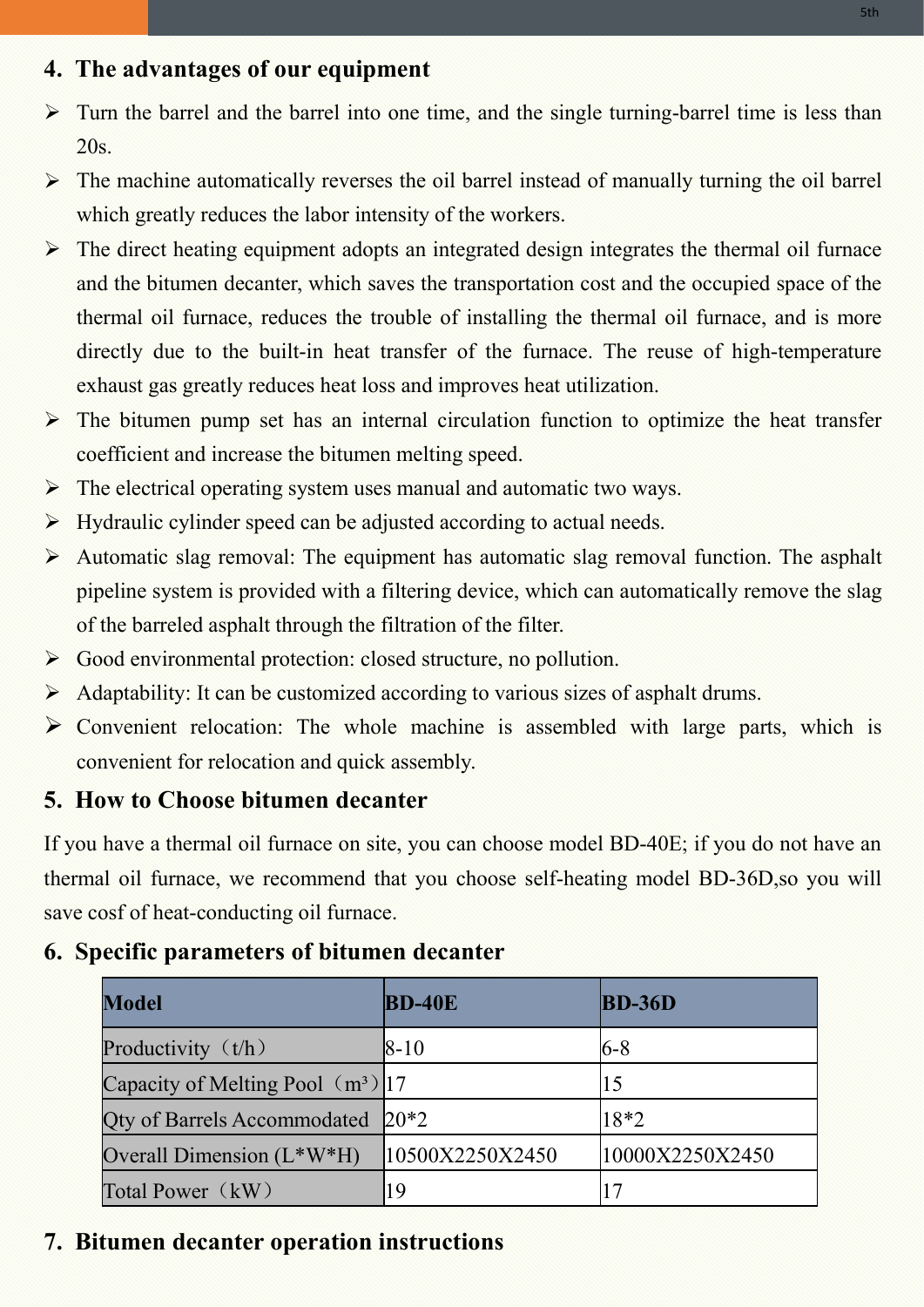

- $\triangleright$  Open the heat conduction oil valve according to the actual operation. Use forklift truck or other transportation tools to place the drums on the turnover platform.
- $\triangleright$  Start the hydraulic pump and select the manual and automatic selection switch to automatic.Press the bucket button of the corresponding platform.The pail feeding device can complete the pail feeding operation by itself.1#, 2# bucket feeding device alternately into the bucket.
- $\triangleright$  Bitumen pump and bitumen pipe preheating. This operation applies to the steps prior to any operation of the bitumen pump.Open the bitumen pump and bitumen pipe preheating valve until the hand can easily turn the bitumen pump coupling.
- $\triangleright$  Note: it is forbidden to start the pump forcibly with the motor under the condition of incomplete preheating.This violation will twist the seal of the asphalt pump.
- Bitumen cycle: Bitumen temperature above 100℃, Bitumen cycle operation can be carried out.Asphalt pump inlet three-way valve position selection extraction high, pump outlet valve selection back to the equipment.Start the asphalt pump.
- Bitumen extraction: When the temperature of bitumen is higher than the required temperature or the temperature of asphalt is higher than 110℃, the asphalt extraction operation shall be carried out.Asphalt pump inlet three-way valve position selection extraction high, pump outlet valve selection output.Start the asphalt pump.
- $\triangleright$  Asphalt emptying operation: When it is necessary to empty all bitumen in the stripper. Open all heat conducting oil valves and the bitumen enters circulation mode.Asphalt temperature above 150℃, stop the bitumen pump.Bitumen pump inlet
- $\triangleright$  three-way valve position selection extraction low, pump outlet valve selection back to the equipment.
- The thermometer on the filter can be maintained at about 120℃ during the cycle.Stop the bitumen pump, switch the outlet three-way valve to the output mode, and start the bitumen pump to empty all the asphalt inside the equipment.
- $\triangleright$  Manual operation: When a relay or an induction switch fails to work automatically, manual switch can be used for work.
- $\triangleright$  select the automatic and manual selection switch to manual. (select in case of power failure) place the oil drum on the turnover platform.barrel feeding is carried out with 1#up or 1#down for 1# bucket feeding device.2#up or 2#down is adopted for bucket feeding with 1# bucket feeding device.

6th

# **No. Fault phenomenon Elimination methods**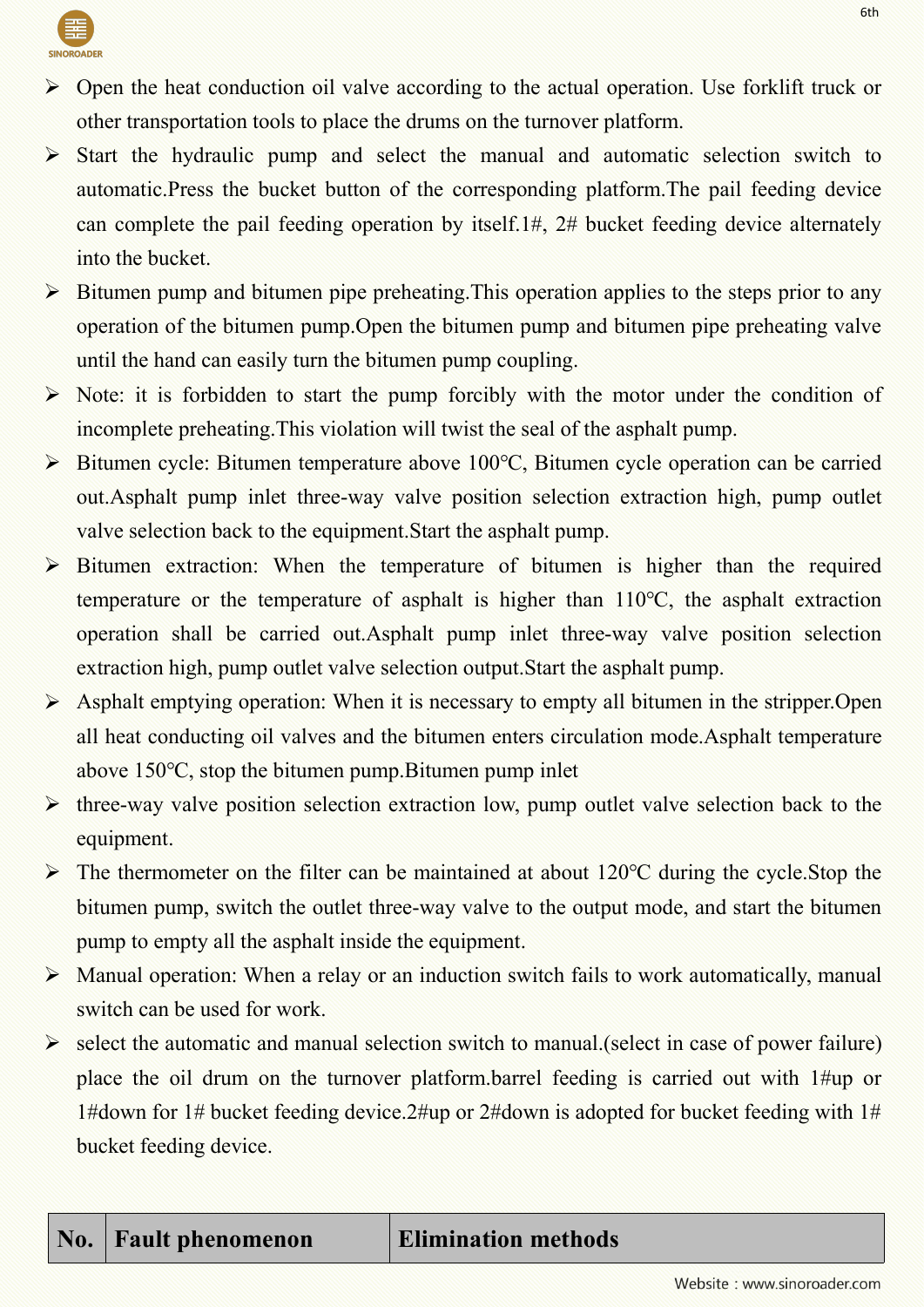| $\mathbf{1}$   | A motor - tripping when<br>started                                                                                                                    | 1. Check whether there is a short circuit fault in the<br>motor junction box;<br>2. Check whether the connection between the motor<br>and the distribution box is short-circuited<br>3. Check whether the three-phase connector of<br>contactor and air switch controlling the motor in the<br>distribution box is short circuit.<br>1. After encountering this fault, the power should be<br>cut off immediately to check whether there is any<br>three-phase short circuit in the distribution box<br>2. Check whether there is open circuit in the motor<br>junction box<br>3. Check whether the pump with the motor is jammed. |  |
|----------------|-------------------------------------------------------------------------------------------------------------------------------------------------------|------------------------------------------------------------------------------------------------------------------------------------------------------------------------------------------------------------------------------------------------------------------------------------------------------------------------------------------------------------------------------------------------------------------------------------------------------------------------------------------------------------------------------------------------------------------------------------------------------------------------------------|--|
| $\overline{2}$ | After starting a motor, the<br>motor emits a "buzz: sound<br>but does not rotate.                                                                     |                                                                                                                                                                                                                                                                                                                                                                                                                                                                                                                                                                                                                                    |  |
| $\overline{3}$ | After pressing the start button,<br>you can hear the sound of<br>contactor closing inside the<br>distribution cabinet, but the<br>motor does not turn | 1. Check whether the air switch is tripping<br>2. Check whether the wiring between the distribution<br>cabinet and the motor is short-circuited.<br>3. Check whether the motor is short circuit                                                                                                                                                                                                                                                                                                                                                                                                                                    |  |
| $\overline{4}$ | The whole hydraulic system<br>has no pressure                                                                                                         | 1, hydraulic pump reversal<br>2, hydraulic overflow valve failure or adjustment bolt<br>loose<br>3, hydraulic oil temperature is too high<br>Hydraulic system filter blocking, cleaning                                                                                                                                                                                                                                                                                                                                                                                                                                            |  |
| 5<br>6         | Individual cylinders have no<br>power<br>Limit switch failed                                                                                          | 1, the way of reversing valve failure.<br>2, the cylinder seal ring leak, replace the seal ring.<br>change accessory                                                                                                                                                                                                                                                                                                                                                                                                                                                                                                               |  |
|                |                                                                                                                                                       |                                                                                                                                                                                                                                                                                                                                                                                                                                                                                                                                                                                                                                    |  |

# **8. Common fault and eliminating methods**